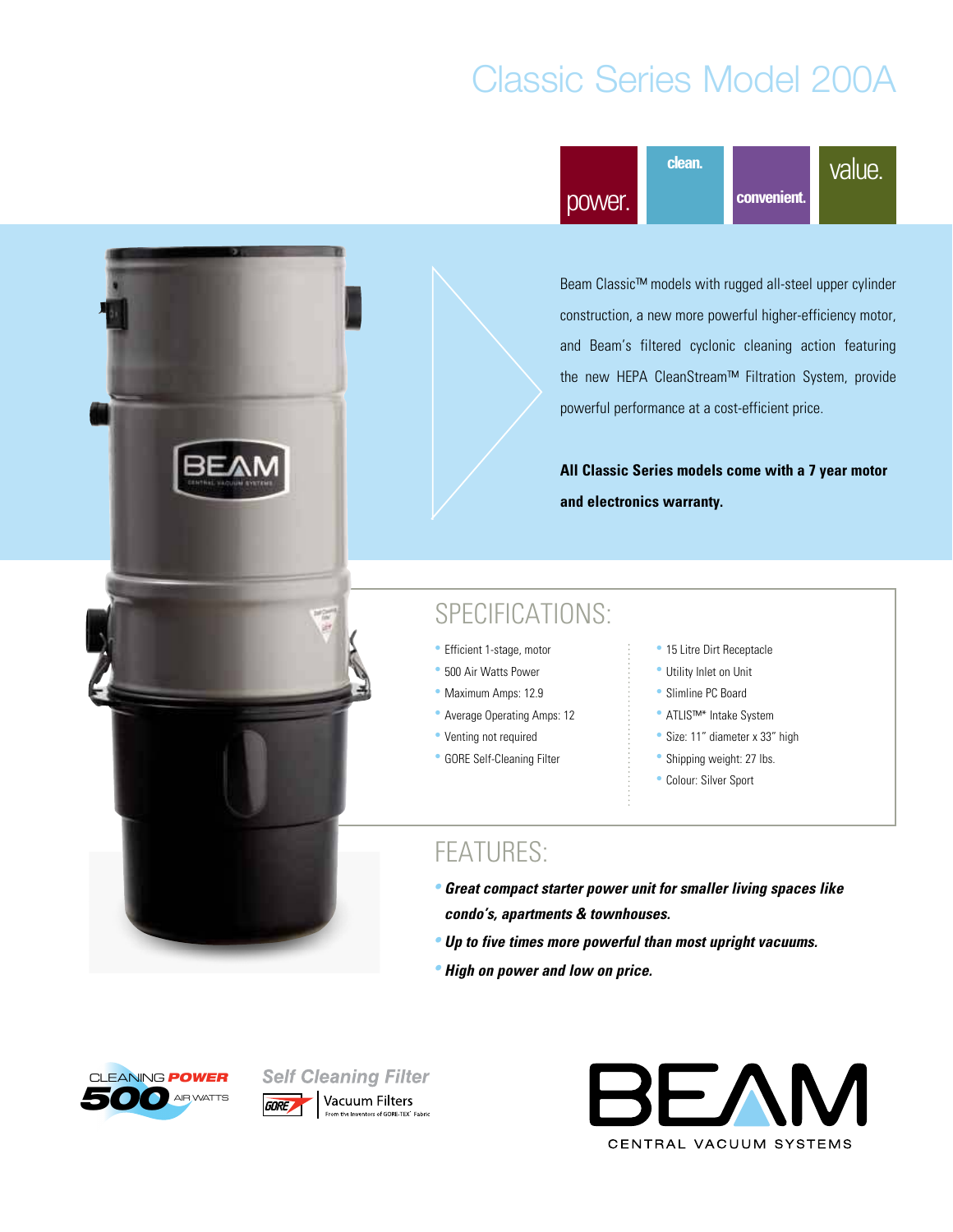# Classic Series Model 225A



Beam Classic™ models with rugged all-steel upper cylinder construction, a new more powerful higher-efficiency motor, and Beam's filtered cyclonic cleaning action featuring the new HEPA CleanStream™ Filtration System, provide powerful performance at a cost-efficient price.

**All Classic Series models come with a 7 year motor and electronics warranty.**

#### SPECIFICATIONS:

- Efficient 2-stage, motor
- 550 Air Watts Power
- Maximum Amps: 14.3
- Average Operating Amps: 12.4
- Venting not required
- GORE Self-Cleaning Filter
- 15 Litre Dirt Receptacle
- Utility Inlet on Unit
- Slimline PC Board
- ATLIS™\* Intake System
- Size: 11" diameter x 33" high
- Shipping weight: 28 lbs.
- Colour: Silver Sport

- **• Great compact starter power unit for smaller living spaces like condo's, apartments & townhouses.**
- **• Up to five times more powerful than most upright vacuums.**
- **• High on power and low on price.**





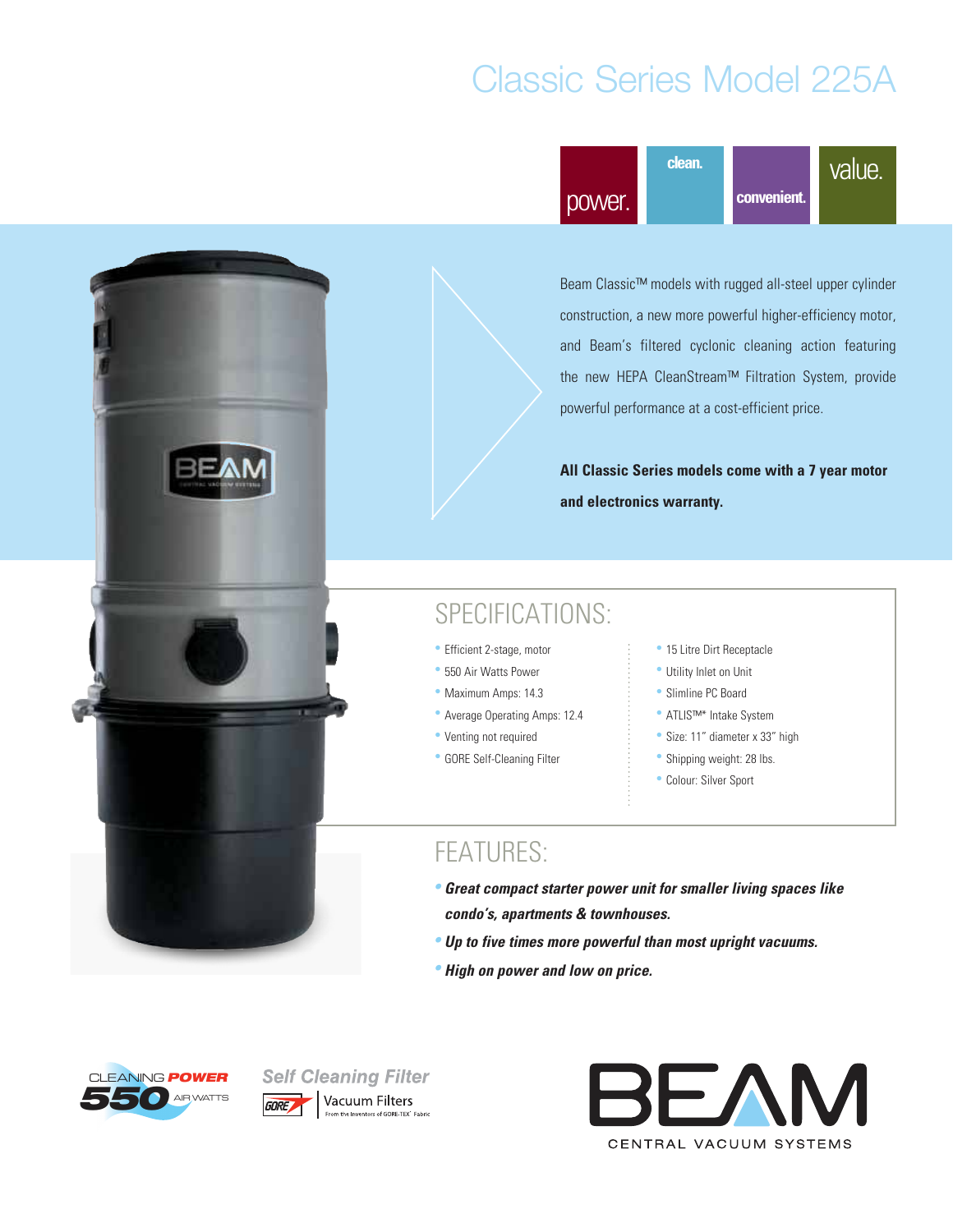# Classic Series Model 275A



Beam Classic™ models with rugged all-steel upper cylinder construction, a new more powerful higher-efficiency motor, and Beam's filtered cyclonic cleaning action featuring the new HEPA CleanStream™ Filtration System, provide powerful performance at a cost-efficient price.

**All Classic Series models come with a 7 year motor and electronics warranty.**

#### SPECIFICATIONS:

- Efficient 2-stage, 5.7" Motor
- 600 Air Watts Power
- Maximum Amps: 14.5
- Average Operating Amps: 13.0
- Venting not required
- GORE Self-Cleaning Filter
- Sound Level: 74.1 dBA
- 15 Litre Dirt Receptacle
- Utility Inlet on Unit
- Slimline PC Board
- Secure Seal System
- ATLIS™\* Intake System
- Size: 11" diameter x 42" high
- Shipping weight: 31 lbs.
- Colour: Silver Sport

- **• Great for mid size homes.**
- **• Up to five times more powerful than most upright vacuums.**
- **• Add's value to your home.**